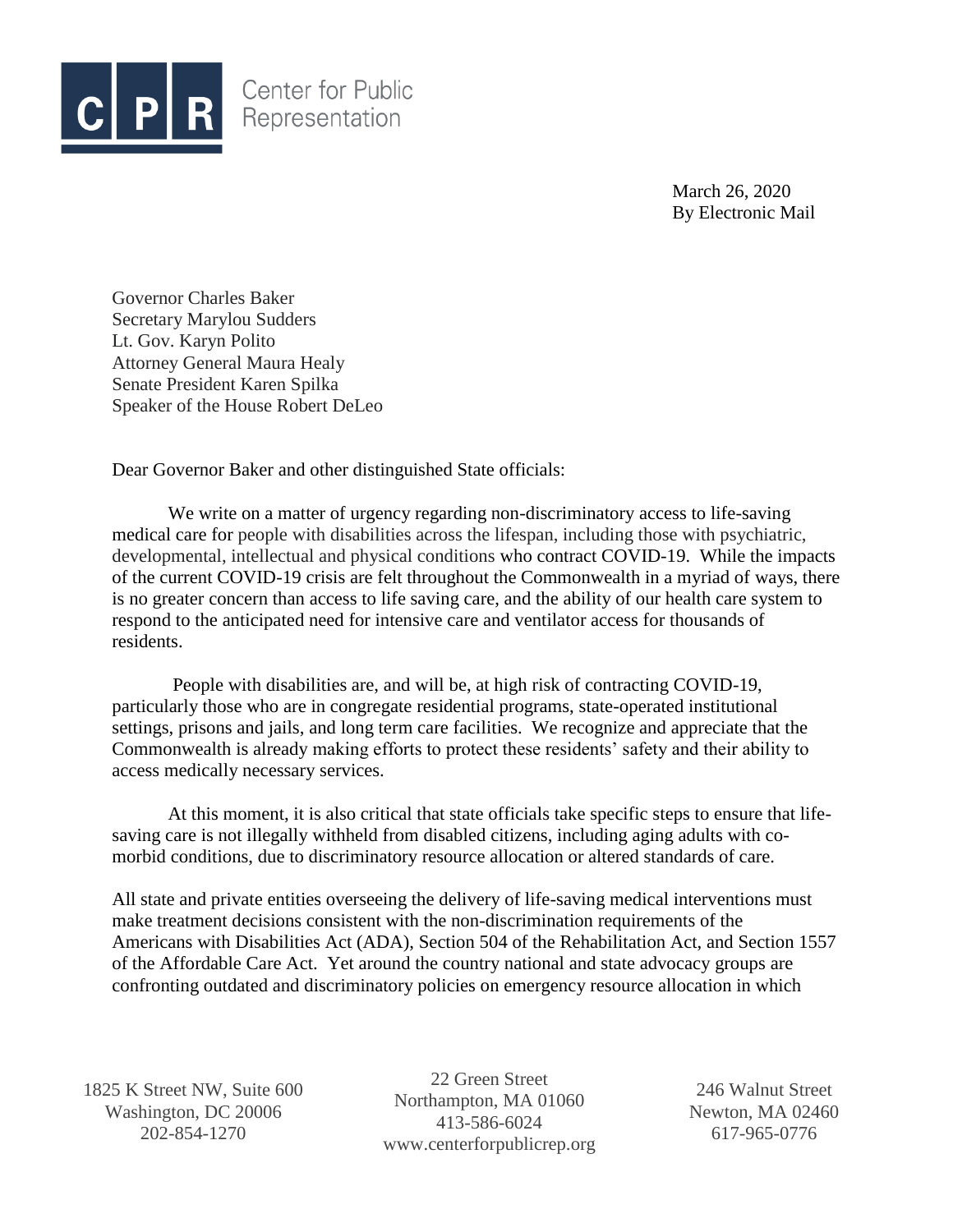individuals with specific disabilities or functional impairments can be denied access to, or subjected to the removal of, medically necessary ventilators.  $\frac{1}{1}$ 

In response to such policies, the National Council on Disability  $(NCD)^2$  and the Consortium for Citizens with Disabilities  $(CCD)^3$  have proposed important principles for the delivery of care. In keeping with those national organizations, and consistent with our respective organizations' missions, we urge the Commonwealth to immediately adopt and disseminate mandatory statewide guidelines which clarify the following:

- 1) that the ADA and Section 504 require government decisions regarding the allocation of treatment/life-saving resources to be made based on individualized determinations, using current objective medical evidence, not generalized assumptions about a person's disability;
- 2) that the ADA and Section 504 prohibit treatment allocation decisions based on misguided assumptions that people with disabilities experience a lower quality of life, or that their lives are not worth living;
- 3) that the ADA and Section 504 prohibit treatment allocation decisions based on the perception that a person with a disability has a lower prospect of survival;
- 4) that the ADA and Section 504 prohibit treatment allocation decisions based on the perception that a person's disability will require the use of greater treatment resources; and
- 5) that a person is "qualified" for purposes of receiving COVID-19 treatment if he or she can benefit from the treatment (that is, can recover) and the treatment is not contraindicated.<sup>4</sup>

The Massachusetts Department of Public Health has draft documents dating back to 2007 that state, at a high level of generality, the importance of non-discrimination in treatment decisions made under altered standards of care.<sup>5</sup> However, these documents do not directly address the resolution of critical questions concerning how allocation of resources will occur at a time when demand exceeds system capacity. Nor do they provide specific guidance to private hospitals and ethics committees who will be on the front lines of thousands of individual treatment decisions. These guidelines simply direct that limited medical resources will be allocated in a way that maximizes the number of lives saved. This approach to maximization is

<sup>2</sup> See, Letter of National Council to Roger Severino, Director, Office for Civil Rights, U.S. Department of Health & Human Services, March 18, 2020, available at <https://ncd.gov/publications/2020/ncd-covid-19-letter-hhs-ocr>

 $\overline{a}$ 

 $1$  Office of Civil Rights complaints filed against the States of Washington and Alabama can be found at https://www.centerforpublicrep.org/news/cpr-and-partners-file-second-complaintregarding-illegal-disability-discrimination-in-treatment-rationing-during-covid-19-pandemic/

 $3 \overline{CCD}$  is the largest coalition of national organizations working together to advocate for federal public policy that ensures the self-determination, independence, empowerment, integration and inclusion of children and adults with disabilities in all aspects of society.

<sup>&</sup>lt;sup>4</sup> See, Consortium of Citizens with Disabilities, letter to Secretaries of EOHHS and the Office of Civil Rights, March 20, 2020, available at [http://www.c-c-d.org/fichiers/Letter-re-COVID-19](http://www.c-c-d.org/fichiers/Letter-re-COVID-19-and-Disability-Discrimination-final.pdf) [and-Disability-Discrimination-final.pdf](http://www.c-c-d.org/fichiers/Letter-re-COVID-19-and-Disability-Discrimination-final.pdf)<br>
<sup>5</sup> See 2007 dreft version of Messeebus

*See*, 2007 draft version of Massachusetts Altered Standards of Care, available at <http://www.cidrap.umn.edu/practice/altered-standards-care-guidelines>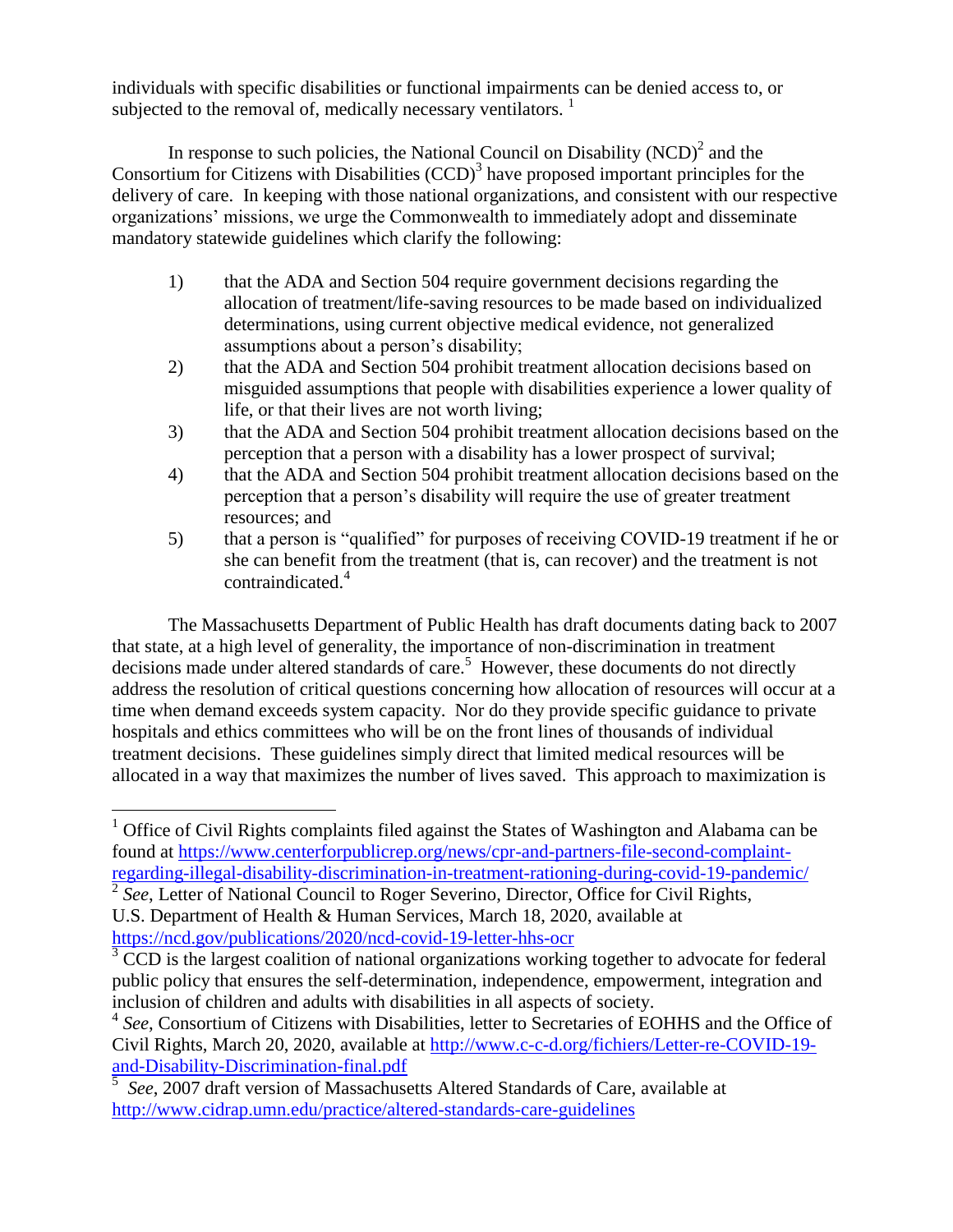often informed by an assessment of "comparative ability to benefit" from treatment, which then leads to conscious or unconscious discrimination based on disability.<sup>6</sup>

Rather, what is needed is a set of mandatory principles like those listed above, prohibiting discrimination and requiring the application of individualized and objective medical standards that deny or remove care only when continued treatment would be futile. Without the creation of a statewide policy, and a meaningful appeal process, the exercise of medical discretion across the Commonwealth will be largely unchecked, unguided, and subject to wide variation. The unavoidable result will be highly subjective decision-making, needlessly placing even greater responsibility and stress on treating professionals.

Failure to act also presents the unacceptable risk that misplaced societal views about the relative quality or value of the lives of people with disabilities will result in their denial of life-saving treatment.

We are on the precipice of a statewide crisis in access to care, as the Governor has so aptly pointed out in recent press briefings. We applaud the strategic steps being taken to avert a crisis in managing both the rates of COVID-19 infection and the comprehensiveness of the Commonwealth's response. Massachusetts has an opportunity to be a national leader on these issues, by acting to establish equitable, democratic and nondiscriminatory standards of care before scarcity begins driving medical decisions across the Commonwealth.

We stand ready to assist in these efforts, and can quickly bring to bear a range of local and national resources and expertise, including emerging best practices, to support the Governor, the COVID-19 command center, and the Department of Public Health. At a minimum, we ask that you confirm your receipt of this letter and make clear how the Commonwealth intends to address the disability community's concerns regarding discriminatory rationing of care.

Thank you in advance for your consideration of this most important issue, and for your long– standing commitment to Massachusetts' citizens with disabilities.

Sincerely,

Center for Public Representation

 $\overline{a}$ 

Cathy Costanzo, Executive Director Danna Mauch, President and CEO Kathryn Rucker, Senior Attorney Massachusetts Association for Mental Health

<sup>6</sup> May Hospitals Withhold Ventilators from COVID-19 Patients with Pre-Existing Disabilities? Notes on the Law and Ethics of Disability-Based Medical Rationing, Samuel R. Bagenstos, University of Michigan Law School, pp. 8-10, March 24, 2020, available at [https://papers.ssrn.com/sol3/papers.cfm?abstract\\_id=3559926.](https://papers.ssrn.com/sol3/papers.cfm?abstract_id=3559926) An article published this week in the New England Journal of Medicine applies this rationale even to removing the existing use of a ventilator from one person, to provide it to another, with the aim of "maximizing benefits." <https://www.nejm.org/doi/full/10.1056/NEJMsb2005114?query=RP> This reasoning could be used to justify the repossession of ventilators currently being used by persons with disabilities for conditions that began long before COVID-19, for example ALS patients, and evokes long-repudiated theories of eugenics.